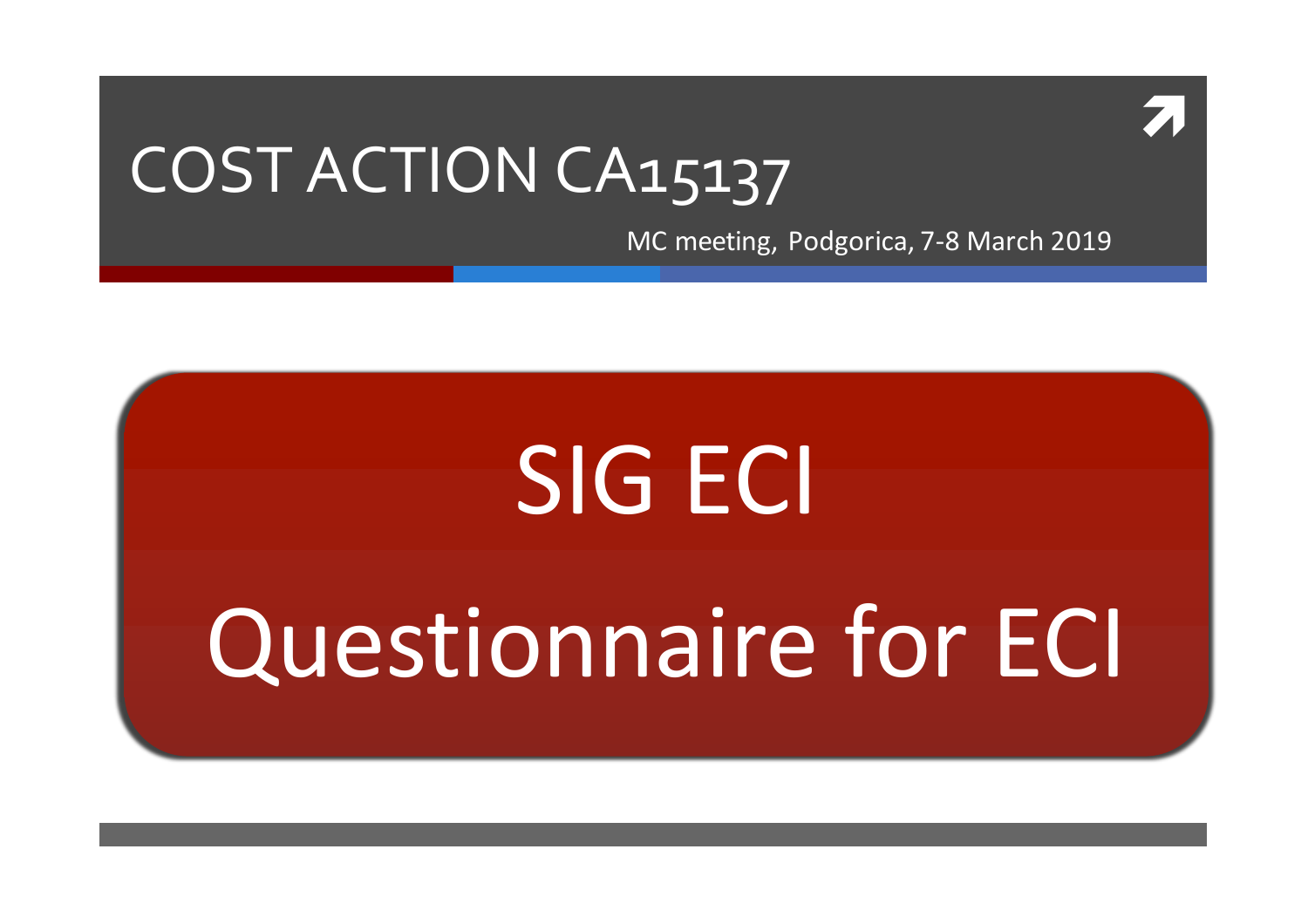### **Questionnaire**

- Questionnaire for Early Career Investigators ready
	- Draws from interviews of SIG ECI
	- 7 Stéphanie and Karolina: first draft
	- Karolina and Michael: second draft and fieldwork preparation
	- Topics
		- Socio-demographics
		- PhD
		- $\sqrt{ }$  Publication activity
		- Peer Review
		- Societal Impact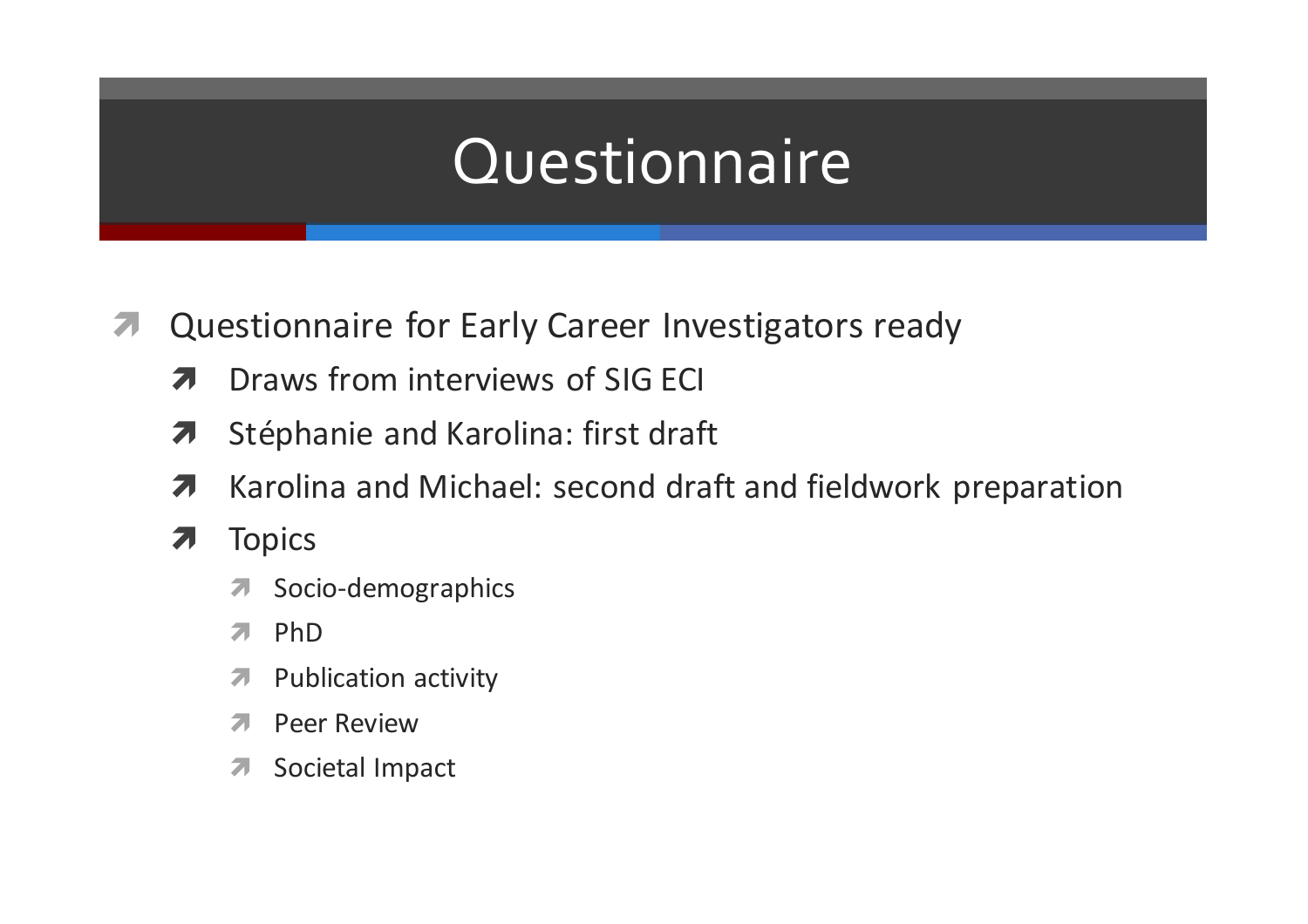### **Pretest Questionnaire**

#### By survey specialists and comparative sociologist  $\overline{\phantom{a}}$

- **Question formulations** 7
- Structure 7
- Answer categories  $\overline{\mathbf{z}}$
- Issues about cross-cultural comparison  $\overline{\mathbf{z}}$
- Implementation (Mode etc.)  $\overline{\boldsymbol{\pi}}$
- $\overline{\mathbf{z}}$ By Early Career Investigators
	- Comments (feelings, problems)  $\overline{\phantom{a}}$
	- Quantitative structure of data (problems with variance)  $\overline{\mathbf{z}}$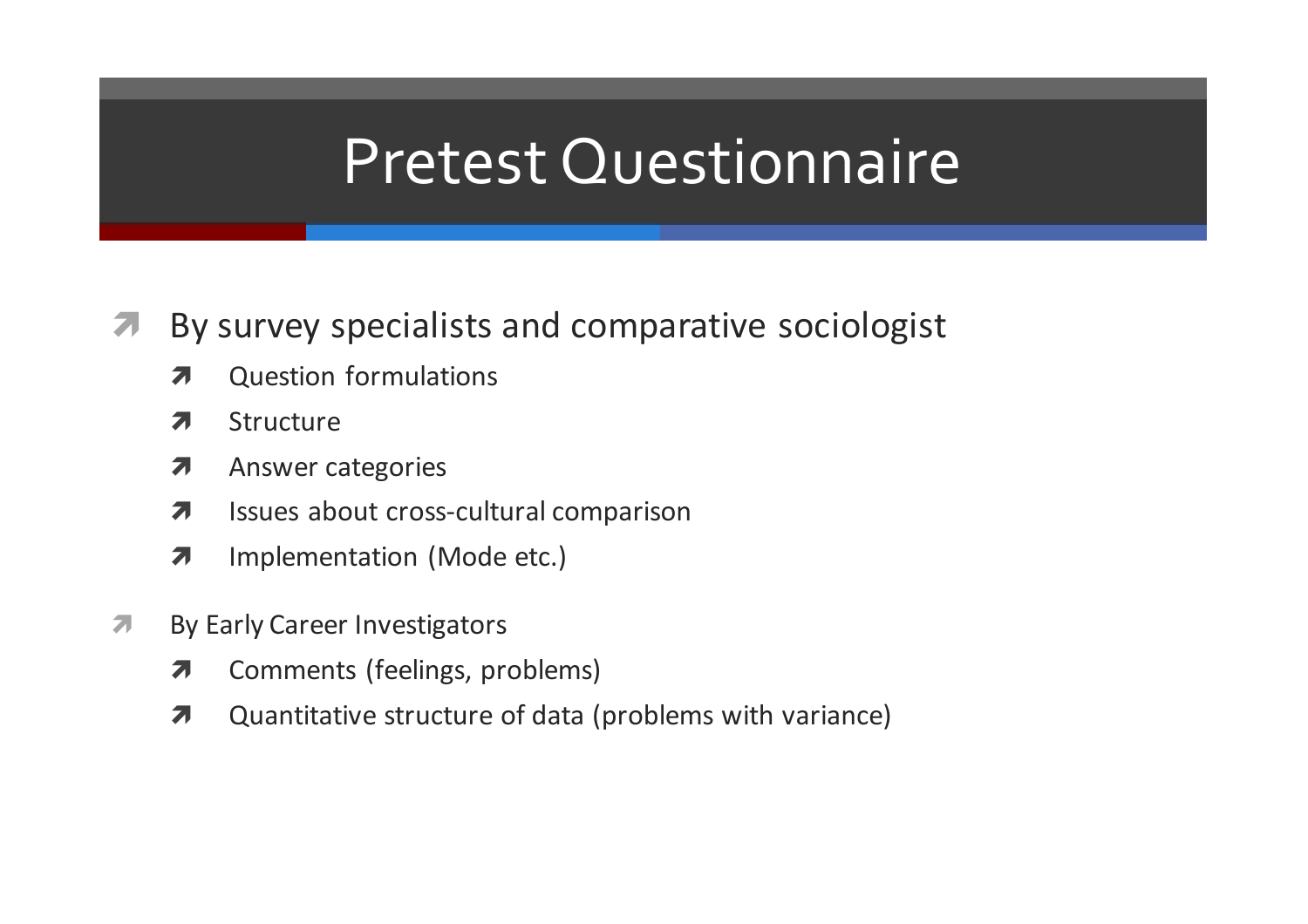### Population

- **7** All faculty who are doing research but have no full professorship (or the equivalent in research institutions like academies of science: Senior researcher) (i.e., we look for Teaching assistant, Junior Research Fellow, Assistant/Junior Professor, Associate Professor, Research Fellow...) We decided in the Podgorica meeting to include all faculty irrespective of the position.
- **7** Don't mind when the person defended her or his PhD, they will share this information when filling in the questionnaire. We will not only survey ECIs, we'll have a control group of experienced researchers in dependent positions (and ECIs in more stable positions like associate professors).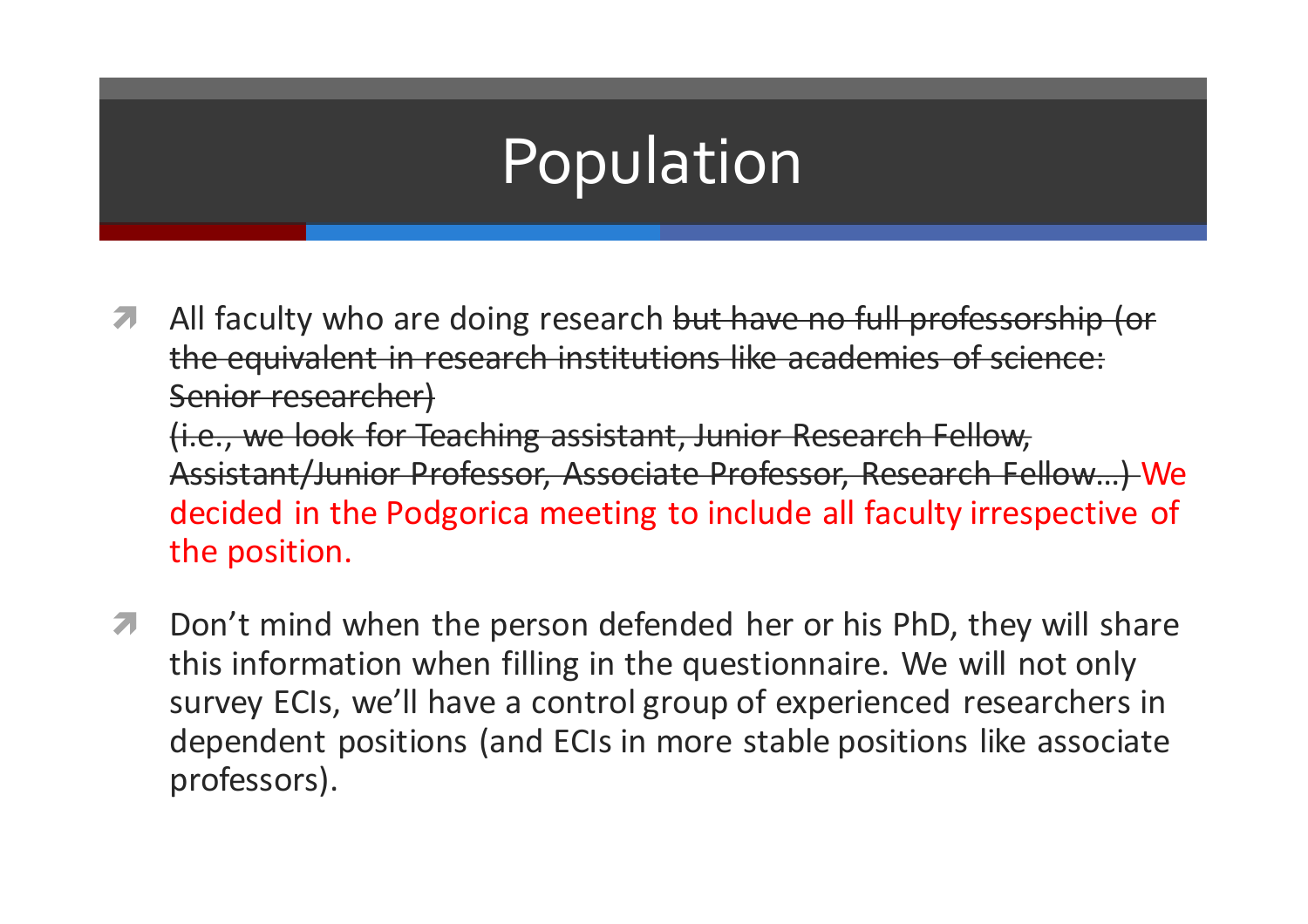# Sampling

- $\lambda$  Random sampling of universities
- $\overline{\mathbf{a}}$  List of universities in countries
	- **7** Michael will select randomly universities
- $\pi$  List of young scholars
	- **7** Full coverage of young scholars
	- $\lambda$  ALL scholars of a selected university
- Between 130 and 150 young scholars per country

At least 200 e-mail addresses per country (trying to get as many ECI contacts as possible). 

 $\blacktriangledown$  If for a person, no email is available, list the person anyway. It is important for calculating the response rate.